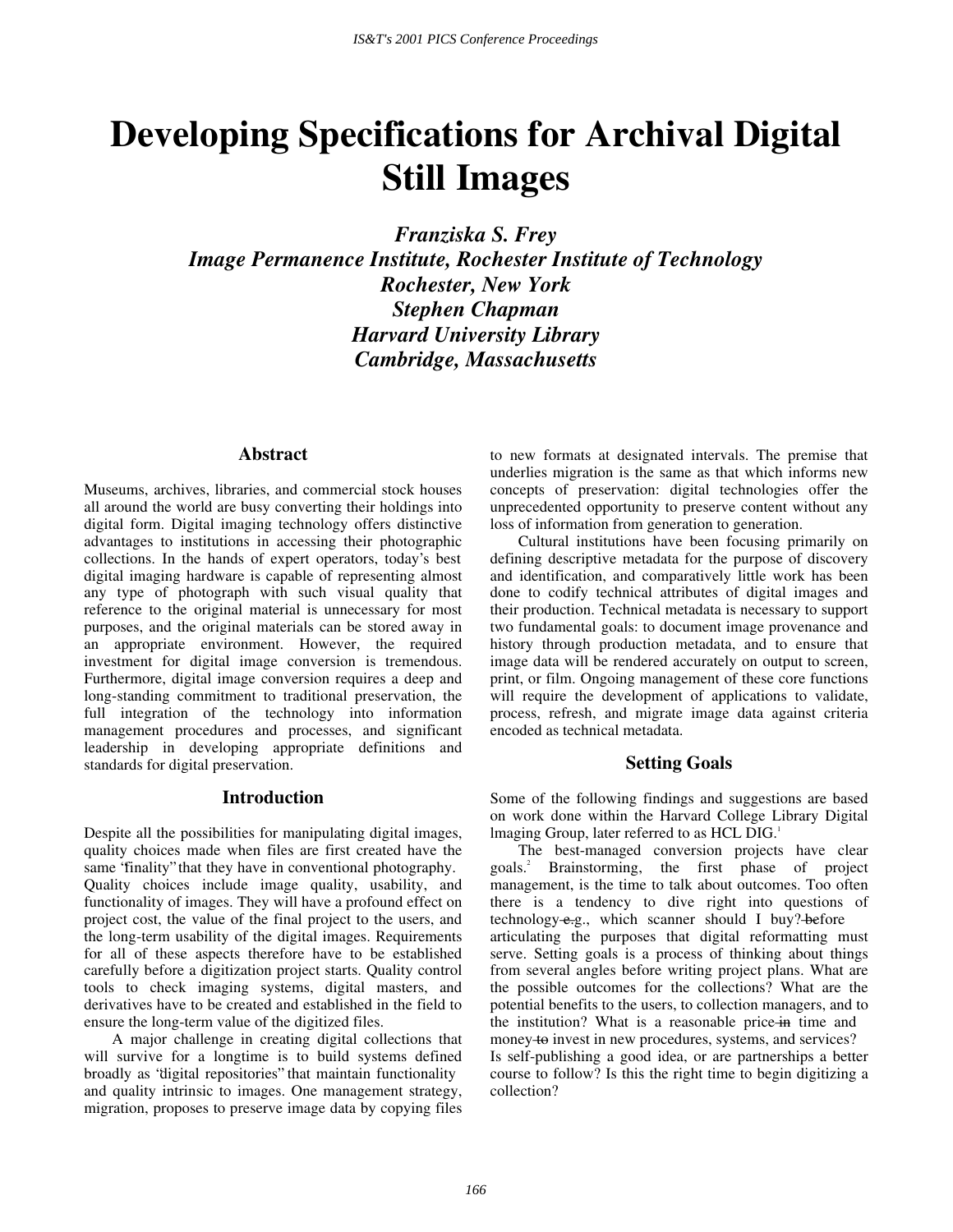# **Archival Versus Deliverable**

The principles of secure preservation for digital data are fundamentally different from those for traditional analogue data. First, while in traditional preservation there is a more or less slow decay of image quality, the digital image can either be read accurately or cannot be read at all. Secondly, every analogue duplication process results in a slight deterioration of the quality of the copy. The duplication of the digital image data is possible without any loss at all. In a traditional image archive the images should be stored under optimal climatic conditions and ideally never be touched again. As a consequence, access to the images is severely hindered while the decay is only slowed down. A digital archive has to follow a fundamentally different strategy. The safe keeping of digital information requires an active and regular maintenance of the data. The data have to be copied to new media before they become unreadable. Since information technology is evolving rapidly, the lifetime of both software and hardware formats is generally less than the lifetime of the recording media.

It is imperative that the involved parties are clear about the difference between "archival" and "deliverable." An archival file has a very low risk factor, meaning that we are confident that neither its integrity nor its functionality will be lost when the format must be migrated in order to remain compatible with image processing applications. A deliverable file can have the same image quality, but depending on file format and compression choices, there is a higher risk of obsolescence, but not total loss if an archival version has also been created and saved.

# **Putting Things Into Institutional Context**

The following points are part of a document describing a necessary framework to start a digitization project within an institution.<sup>3</sup> It is imperative to keep in mind that, besides defining the technical parameters, there are other issues that have to be looked at in a broader perspective of the whole institution where the digitization effort takes place.

- Digitization is a tool, not an end in itself. Selection of photographic materials for digitization should be based on a thorough understanding of the nature and potential use of the collection.
- A digital project starts well before the scanning of the first picture. Investments made in careful planning to define the aims, priorities, technical requirements, procedures, and future use are essential for an efficient workflow and a result that meets expectations.
- Digitization of photographic collections differs fundamentally from digitization of text or line art. The creation of a digital image requires photographic expertise with ethical judgment. Even with the best equipment, capturing the essence of photographs in a digital format is a

sophisticated activity and can never be a routine job like the production of photocopies.

- Digital images of photographs constitute active collections that require regular maintenance. Provisions to upgrade digital collections to keep pace with the changing computer infrastructure should be made at the start of a project. This is necessary to avoid digital collections created at considerable cost becoming inaccessible over time.
- Digitization of photographs should not be the sole responsibility of one department. A good digitization project is conceived as teamwork, combining expertise in imaging, collection management, information technology, conservation, descriptive methods, and preservation strategies.
- In every project for digitization of photographs the input of specialists in photographic preservation is essential. Their advice is required for the best selection of materials. They should be consulted on how to integrate preservation measures in the workflow, on how to handle fragile materials, and on the equipment used to avoid damage to the originals.
- Preservation specialists should be trained to advise on strategies for management of digital assets that are in line with the overall preservation policy of the institution.
- Museums, archives, and libraries have a strong interest in the development of international standards on which a strategy for the preservation of digital collections has to be built. Their active involvement is essential to ensure that the longterm view of heritage institutions is represented in groups working on standards.

In Harvard's libraries and archives, digitization workflows and imaging specifications are project-specific. Handling requirements, functional requirements for digital reproductions, and budgets vary according to materials, users, and funders/owning libraries, respectively. Bringing curators and stakeholders into the production environment to evaluate test scans early in a project is one of the great advantages of having an in-house operation. All parties benefit. Curators have an opportunity to assess all potential risks to the source materials. Designated users of the digital surrogates have an opportunity to see which specifications best meet their needs. For collection digitization projects in this category, defining scanning specifications is a group process based upon a review of sample images. These discussions tend to focus upon the preferred size (resolution) of delivery images.

Findings from Harvard projects show that it is best for the owning library or archive to create descriptive metadata, while scanning can be outsourced successfully. The cost and quality benefits from an in-house operation became apparent when accounting for the significant time and skill needed for other activities: materials preparation and transfer, digital image processing and quality control,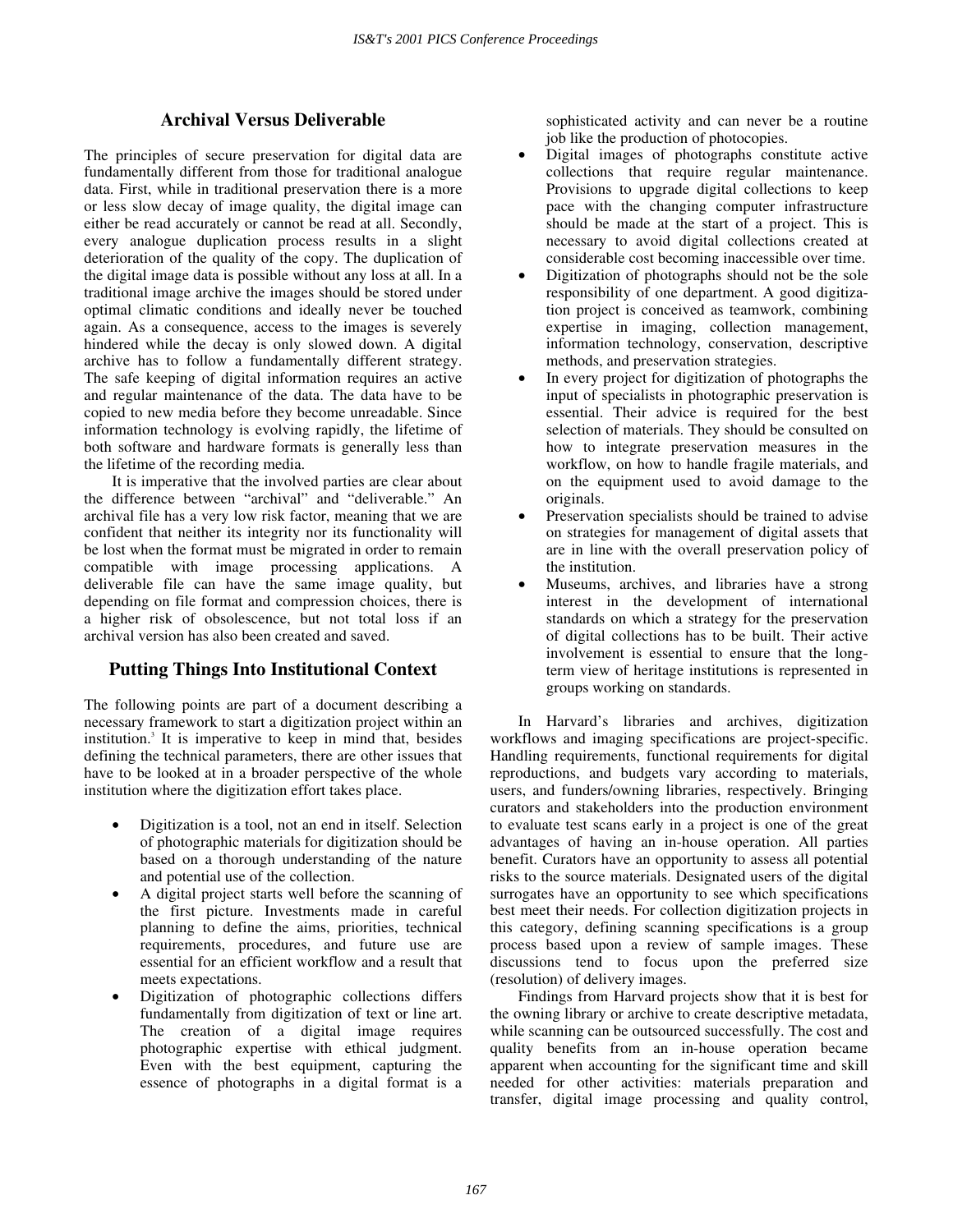structural and administrative metadata creation, file management, and storage. The goal is to enable curators and project managers to work with a single, flexible organization that can offer a full range of preservation and reformatting services for printed and visual materials.

## **Setting Parameters and Ensuring Quality Control**

Judging image quality is a complex task. The viewer has to know what he or she is looking for. The visual literacy required for looking at conventional images has to be translated for digital images. A great deal of research must be done before it will be possible to fully understand image quality of complex images.

It is helpful to ask users whether their expectations are met when comparing the digital master with the photographic original. In the best of cases, there should be no differences in the appearance of the two.

To achieve this goal, one must control the viewing environment. Systems should be setup and calibrated carefully. This is often not done properly, and problems ensue. Moreover, even when systems are calibrated, measurements may not be taken correctly.

#### **Image Representation**<sup>4</sup>

One of the basic things to understand is that a great deal of image quality can be lost by processing the images at the moment they are captured. Consequently, a high-quality digital master image should be archived as raw data. Any further transformations are dependent on current engineering practices and knowledge, which might be improved in the future. Or, to quote B. Fraser:

> Without a doubt, color management will improve in the future as we gain a deeper understanding of the human visual system. If we want to be able to capitalize on future improvements, we should make sure that we archive the raw captures, along with as much information as possible about the way the image was captured, including, if at all possible, not only the best available device profile for the capture device, but also a record of the spectral power distribution of the light source used for the capture, and a record of the spectral responses of the filter set used by the capture device. Both records should be obtainable from the respective vendors, albeit with some prodding required. The purpose of this archive is to avoid the need to subject originals to the capture process in the future.<sup>5</sup>

When a scene or original is captured, either by a scanner or by a digital camera, its first representation is device- and scene-specific, defined by illumination, sensor, and filters. In the case of scanners, the illumination should be constant for each image. With digital cameras, the illumination can vary from scene to scene, and even within a scene. When images are archived in sensor space, camera or scanner characterization data, such as device spectral

sensitivities, illumination, system MTF, and linearization data (opto-electronic conversion function OECF), have to be maintained so that further color and image processing is possible.

If this is not possible, an unrendered image space should be chosen to contain a colorimetric estimate of the original. An unrendered space maintains the relative dynamic range and gamut of the scene or original. The advantage of unrendered image spaces, especially if the images are encoded in higher bit-depth, is that they can always be tone- and color-processed for all kinds of different rendering intents and output devices at a later date. There are several color spaces that can accommodate unrendered data: CIEXYZ, CIELAB, Photo YCC, ISO RGB, and RIMM RGB. Unrendered images will need to go through additional transforms to make them viewable or printable.<sup>6</sup>

Rendered image spaces are color spaces based on the colorimetry of real or virtual output characteristics. The transforms are usually image-specific and nonreversible, as some information of the original scene encoding is discarded or compressed to fit the dynamic range and gamut of the output. For example, an image that has been pictorially rendered for preferred reproduction cannot be retransformed into a colorimetric reproduction of the original without knowledge of the rendering transform used. One therefore has to be careful when selecting this approach in an archival environment. There are several color spaces that can be used to encode rendered images. The choice is usually device- and/or application-dependent. From an archival point of view, the color space needs to be well defined to allow for future output rendering. The current method is to include an ICC (International Color Consortium) profile with the image that contains gamut mapping information from the sensor color space to the profile connection space.<sup>7</sup> There are still some inconsistencies in the ICC profile specification, and backward compatibility is not guaranteed.<sup>8</sup> From an archival point of view, it is therefore preferable to encode images in a well-defined color space such as sRGB, CIELAB, or ROMM RGB and create profiles "on the fly" when needed.<sup>6</sup>

#### **Encoding**

Linear encoding (in intensity) is acceptable when high bit-depth information can be retained and file size doesn't matter. In most cases, a nonlinear, perceptually compact encoding (nonlinear in intensity, but linear in lightness or brightness) is preferable, since the visual artifacts due to image processing would be equally visible across the tone scale.

Depending on the color space used to archive the image, 8-bit encoding might not be enough. Banding effects can appear, depending on image color distribution, editing, and/or color space conversion, especially if the color space is large or unlimited. However, 16-bit/component RGB is not widely supported yet in either applications or file formats. Images archived in sensor or unrendered representations will go through extensive image processing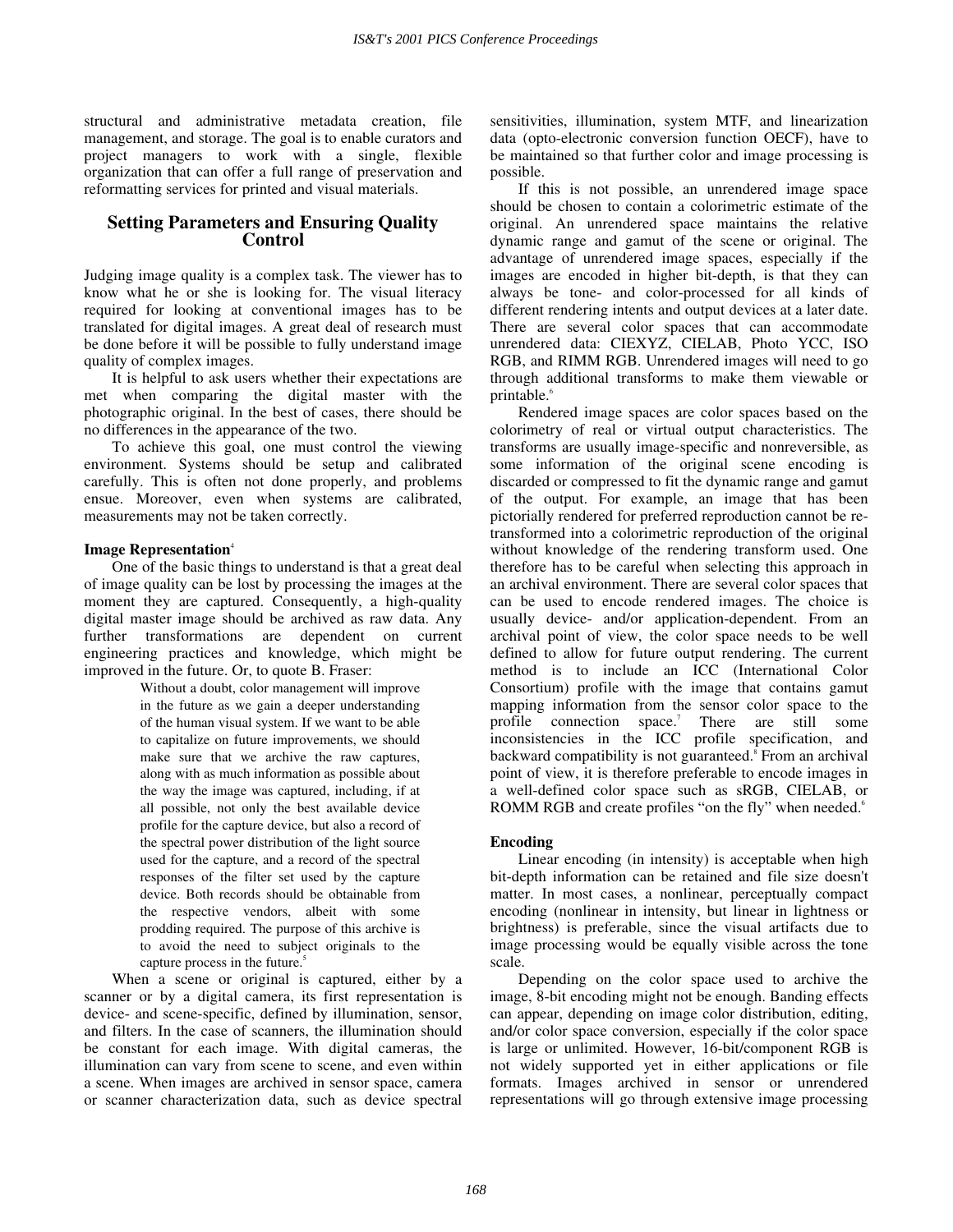and color-space conversions and should be encoded in higher bit depth.

#### **File Format**

Ideally, archived images should be saved in a standard file format whose source code is readily available. Besides longevity issues, several interdependent technical considerations have to be looked at, including quality, flexibility, efficiency of computation, storage or transmission, and support by existing programs.

Of the currently available formats, TIFF is the one that can be considered most "archival." It is a very versatile, platform-independent, and open file format, and it is being used in most digitizing projects as the format of choice for the digital master (archival copy). It is also important to use standard formats for file storage, e.g., tar and ISO 9660. This format is dependent on the type of media. Open and nonproprietary formats are also in this case a must in an archival environment. The format that has been used to write the data has to be documented. Checksums are also routinely used to ensure that data are not lost due to incomplete transfer in routine data management tasks or due to " decay" when stored on media not routinely accessed.

Compression must be judged as part of the format when looking at file longevity. It needs to be reversible when a file is opened years later. This has proven to be problematic, since the compression code can be lost when even a couple of bytes get lost.

#### **Metadata**

Metadata, literally "data about data," has become a ubiquitous term that is understood in different ways by many different professional communities. As these communities, and also the repositories and computer systems, come together to make the information age a reality, it is essential that we understand the critical roles that different types of metadata can play in the development of effective, authoritative, flexible, scalable, and robust image database systems.<sup>9</sup>

Traditionally, cultural heritage and information professionals such as museum registrars, library cataloguers, and archivists have used the term " metadata" to refer to cataloguing or indexing information that they create to arrange, describe, and otherwise enhance access to an information object. But there is more metadata than description. Repositories also create metadata relating to the administration, accessioning, preservation, and use of collections. All of these perspectives on metadata become important in the development of networked digital information systems, but they lead to a very broad conception of metadata.

The metadata information must be in a form that is easily readable. Metadata of digital information can be stored in three ways:

- In the header of the digital file
- In the file name and directory structure
- In a separate database

The storage of information in so-called "medium independent" format is considered to be the only way to ensure that data can be used in the future and be easily exchanged between different databases and applications. Although it is very labor-intensive, structuring of data in SGML format is considered to be the best way to store information. It is predicted that XML will replace HTML as the main mark-up language in the near future. It is no surprise that encoding and structure standards such as the Encoded Archival Description (EAD) and Dublin Core (DC) use SGML or XML.

There are various standardization efforts for technical metadata currently under way.<sup>10, 11</sup>

#### **Implementations by HCL DIG**

Guided by ISO 3664 recommendations, HCL DIG calibrates its monitors to 5500ºK, gamma 2.0 for an optimized white point for soft proofing.12 Archival images are saved as RGB files. Adobe RGB 1998 is used as the working color space when inspecting archival images in Adobe PhotoShop®. To date, all archival images have been saved as uncompressed 24-bit TIFF files. The Kodak gray scale Q13 has been included in-frame with all manuscripts and images photographed with the Leaf camera. Including this target— a common practice in traditional studio photography— is intended to provide an objective tone and color reference. When photographing a collection of items with shadow and highlight densities that fall within the tonal range characterized by the target, HCL DIG photographers set the tonal response of the digital camera system once per photography session by using the known density values of the target's grayscale patches. By using objective references as guides, it is the hope to create archival images that, to the extent possible, accurately represent the original items photographed, and not subjective, aesthetic biases.

HCL DIG also has incorporated the use of system targets for quality control. Since every scanner and camera introduces biases, generates noise, and fails to reproduce details in certain tonal regions, technical targets document the performance of a system in a given configuration. HCL DIG uses a variety of targets to characterize the camera setup. As long as the lights and camera position remain stationary, the RGB data in the scanned target images accurately characterizes the output of that setup for its associated batch of images.

Production archival images are sometimes saved in addition to the archival images that include in-frame targets. These cropped, high-resolution images are color corrected using an ICC profile to convert the raw image from the camera into the Adobe RGB 1998 color space. Derivative images are then sharpened and saved with an embedded Adobe RGB 1998 profile. In creating delivery images, either in batches or individually, one does rely upon subjective aesthetic assessments of images on screen to guide the decisions.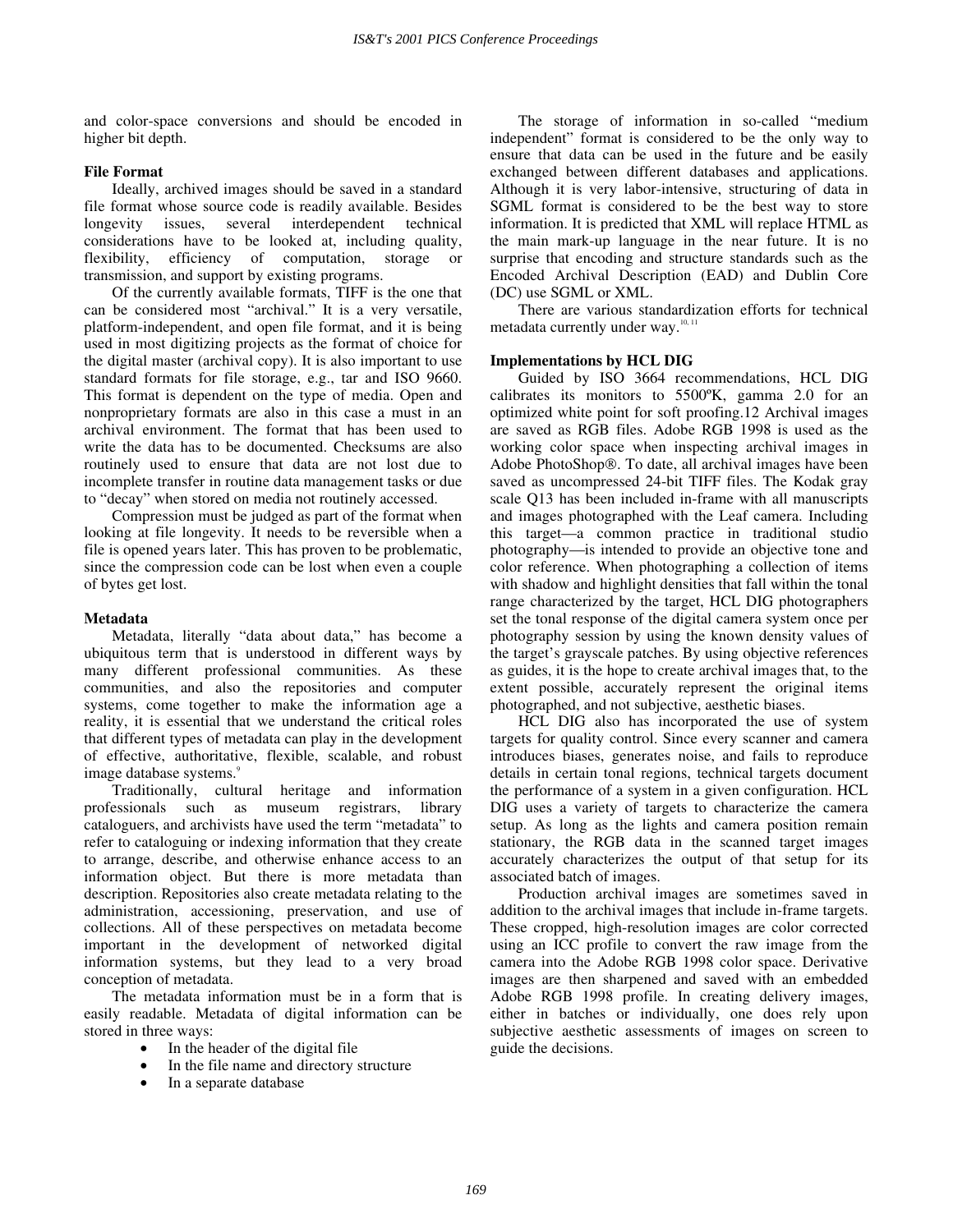## **Longevity of Digital Files**

When building digital repositories, various issues ruling the longevity of digital files have to be taken into account. It is also important that users and builders of the repository agree on certain definitions of terms when talking about the repository.

First and foremost, only data that one knows how to manage should be accepted into the digital repository

Metadata information has to be incorporated to ensure the longevity and usability of the files. Targets can be part of every scanned image, or the target information can be put into the image header. Putting a target into every scan might be particularly appropriate for very high-quality scans of a limited number of images. However, the target area will make the file size bigger. For large collections, a better approach might be to characterize the scanner well and to include this information in the file header. In this case, the images can be batch-scanned and processed later.<sup>13</sup>

Information about the use of targets must be well documented. Target measurements, numbers, and types need to be linked to the files that have been scanned with them, preferably by putting that information into the file header.

#### **Software and Hardware Issues**

Archival issues have never been a prime concern in the computing world. The rapid pace of development in the computer industry has led to extremely short product cycles. Generations are being counted in months and not years or decades. New versions of software products have a lifetime of at most a year, and computer hardware seems to become outdated in the time between ordering and receiving the hardware.

#### **Hardware Compatibility**

The longevity of digital recording media is only part of the story. While the coded information may be physically readable for a long time, the device to read it has to exist and the formatting code has to be known. Because of rapid developments in storage technology, the reader/writer of a certain type of digital storage medium is likely to be produced for only a short time. Then, a new enhanced device will be put on the market. For all known media types, a new generation can be expected about every two years. Generally, a new generation is able to read and write to media of the previous generation, and only read the media of the generation before that. All earlier generations are incompatible. As a result, media has a useful lifetime of about five years. After that, there usually exist no more devices to read the media, and support for these older devices may no longer be available.

#### **Software Compatibility**

Even if the digital data can be transferred to the computer, the data still has to be interpreted to be useful. Thus, the longevity of digital data is also determined by the capability of software to read "old" formats. Obsolescence occurs when current image processing applications cannot parse data in its stored format. Trained staff who monitor industry trends in standards and software development are envisioned to be integral to the trustworthy archiving of digital images. Some of the metadata that is stored with images to interpret the data will be consulted by managers to determine if images should remain in their native format or be transformed programmatically—" migrated"— to formats supported by new or soon–to–emerge applications. Generating these transformations *with no loss of quality or functionality* is the key to digital preservation. The digital representation of an image makes sense only if metadata, like the image size in pixels and the meaning of each number, is known. For convenience, this metadata is often stored together with the actual image data. Depending on the header structure of the file format, software applications might not be able to interpret that data correctly.

#### **Digital Storage**

All digital data is recorded in the form of binary numbers. However, plain binary representation is very rarely used. Instead, error correction and data compression are applied, often in combination.

The misinterpretation of an on/off switch always leads to a significant error in the interpretation of data. In order to cope with this inherent error, redundant information is added to the plain digital data. A simple form is the parity bit. This method has been replaced by very elaborate error correction codes like the cyclic redundancy check (CRC). CRC not only allows detection of errors but also allows correcting them, if not too many bits within a group have been misinterpreted. The principle of all error correction schemes is to add redundant information.

Digital information usually contains a certain degree of semantic or syntactical redundancy. In order to efficiently store binary data, data compression algorithms are applied. However, compression is mainly an issue for transferring data over networks. Compression in an archival environment has to be evaluated very carefully. However, the user might not have a choice, since pictures from digital cameras are often already compressed in the hardware to allow for faster download.

Error detection and data compression are very often used in combination. On a hardware level, digital storage devices use error correction in order to guarantee a certain level of data quality.<sup>14</sup> This error correction is performed automatically without the user being aware of it. However, the internal error correction rates (and their development with time) may be an interesting estimate of the quality of a storage medium.

Future Digital Asset Management Systems (DAMs) should include features to monitor the error rate and use appropriate error correction systems.

#### **Digital Media**

Much has been written about the stability of digital storage media.<sup>15</sup> As mentioned above, media stability is just one factor in determining permanence. A migration plan